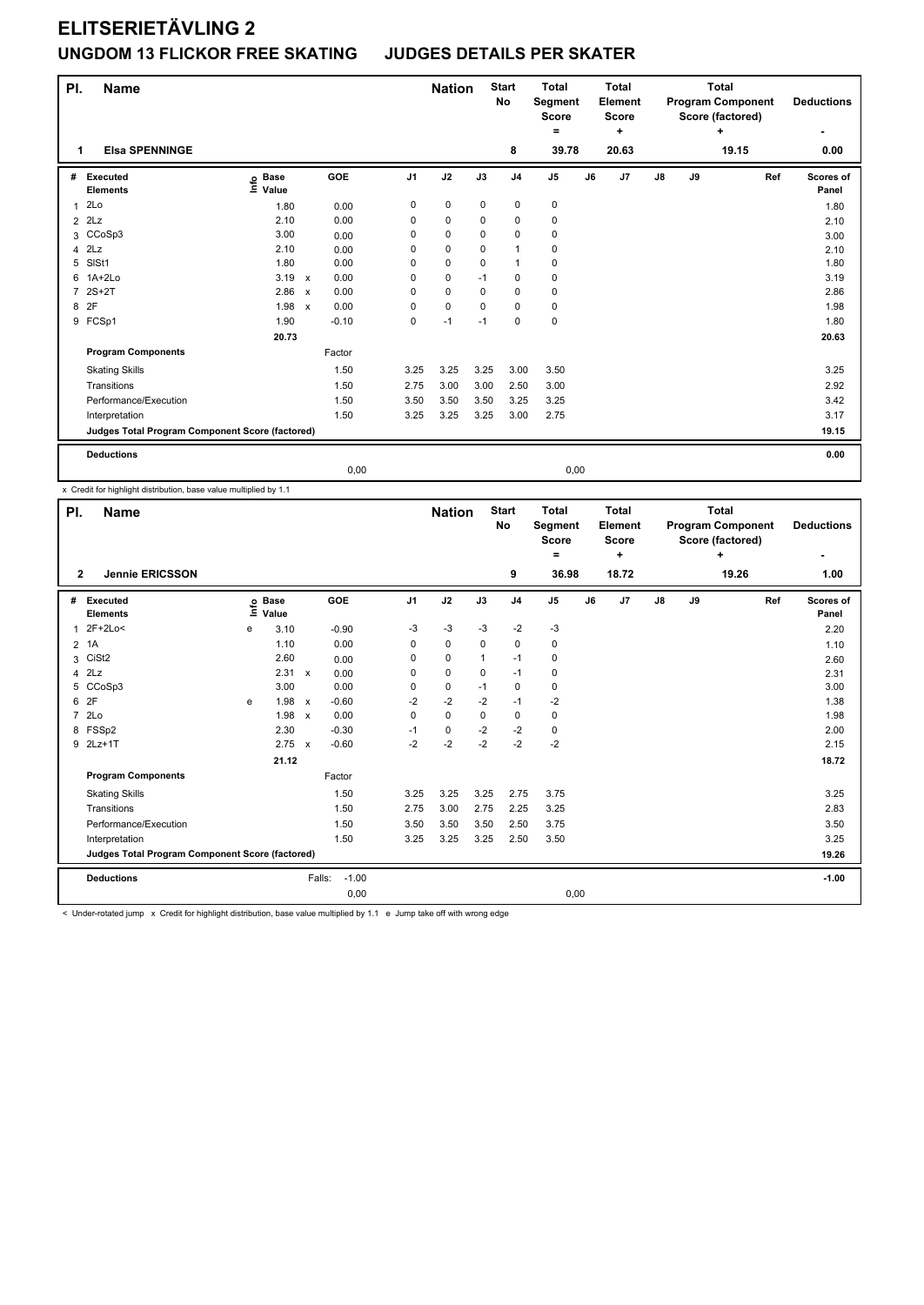| PI.            | <b>Name</b>                                     |   |             |                      |                | <b>Nation</b> |              | <b>Start</b><br><b>No</b> | <b>Total</b><br>Segment<br><b>Score</b> |    | <b>Total</b><br>Element<br>Score |    | <b>Program Component</b><br>Score (factored) | <b>Deductions</b> |     |           |
|----------------|-------------------------------------------------|---|-------------|----------------------|----------------|---------------|--------------|---------------------------|-----------------------------------------|----|----------------------------------|----|----------------------------------------------|-------------------|-----|-----------|
|                |                                                 |   |             |                      |                |               |              |                           | =                                       |    | ٠                                |    |                                              | ÷                 |     | ٠         |
| 3              | <b>Ella WADERUP</b>                             |   |             |                      |                |               |              | $\overline{7}$            | 36.47                                   |    | 18.82                            |    |                                              | 17.65             |     | 0.00      |
| #              | <b>Executed</b>                                 | e | <b>Base</b> | GOE                  | J <sub>1</sub> | J2            | J3           | J <sub>4</sub>            | J <sub>5</sub>                          | J6 | J <sub>7</sub>                   | J8 | J9                                           |                   | Ref | Scores of |
|                | <b>Elements</b>                                 |   | Value       |                      |                |               |              |                           |                                         |    |                                  |    |                                              |                   |     | Panel     |
| 1              | $2F+2T$                                         |   | 3.10        | $-0.40$              | $-1$           | $-1$          | $-2$         | $-2$                      | $-1$                                    |    |                                  |    |                                              |                   |     | 2.70      |
| $\overline{2}$ | 1A                                              |   | 1.10        | 0.00                 | 0              | 0             | 0            | $\mathbf 0$               | 0                                       |    |                                  |    |                                              |                   |     | 1.10      |
| 3              | $2Lz+2T$                                        | e | 3.40        | $-0.60$              | $-2$           | $-2$          | $-2$         | -2                        | $-2$                                    |    |                                  |    |                                              |                   |     | 2.80      |
| 4              | 2Lz                                             | e | 1.50        | $-0.60$              | $-3$           | $-2$          | $-2$         | $-2$                      | $-2$                                    |    |                                  |    |                                              |                   |     | 0.90      |
| 5              | 2S                                              |   | 1.30        | $-0.20$              | $-1$           | $-1$          | $-1$         | $-1$                      | $-1$                                    |    |                                  |    |                                              |                   |     | 1.10      |
| 6              | FCSp2                                           |   | 2.30        | 0.00                 | 0              | $-1$          | 0            | $\mathbf 0$               | 0                                       |    |                                  |    |                                              |                   |     | 2.30      |
| $\overline{7}$ | SISt <sub>2</sub>                               |   | 2.60        | 0.17                 | 0              | $\mathbf 0$   | 1            | $\mathbf{1}$              | $\mathbf 0$                             |    |                                  |    |                                              |                   |     | 2.77      |
| 8              | 2Lo                                             |   | 1.98        | 0.00<br>$\mathsf{x}$ | 0              | $\mathbf 0$   | $\Omega$     | 0                         | 0                                       |    |                                  |    |                                              |                   |     | 1.98      |
|                | 9 CCoSp3                                        |   | 3.00        | 0.17                 | 0              | $\mathbf 0$   | $\mathbf{1}$ | $\mathbf{1}$              | $\pmb{0}$                               |    |                                  |    |                                              |                   |     | 3.17      |
|                |                                                 |   | 20.28       |                      |                |               |              |                           |                                         |    |                                  |    |                                              |                   |     | 18.82     |
|                | <b>Program Components</b>                       |   |             | Factor               |                |               |              |                           |                                         |    |                                  |    |                                              |                   |     |           |
|                | <b>Skating Skills</b>                           |   |             | 1.50                 | 3.00           | 2.75          | 3.00         | 2.75                      | 3.25                                    |    |                                  |    |                                              |                   |     | 2.92      |
|                | Transitions                                     |   |             | 1.50                 | 2.75           | 2.50          | 3.00         | 2.50                      | 3.00                                    |    |                                  |    |                                              |                   |     | 2.75      |
|                | Performance/Execution                           |   |             | 1.50                 | 3.25           | 3.00          | 3.25         | 3.00                      | 3.25                                    |    |                                  |    |                                              |                   |     | 3.17      |
|                | Interpretation                                  |   |             | 1.50                 | 3.00           | 2.75          | 3.50         | 2.75                      | 3.00                                    |    |                                  |    |                                              |                   |     | 2.92      |
|                | Judges Total Program Component Score (factored) |   |             |                      |                |               |              |                           |                                         |    |                                  |    |                                              |                   |     | 17.65     |
|                | <b>Deductions</b>                               |   |             |                      |                |               |              |                           |                                         |    |                                  |    |                                              |                   |     | 0.00      |
|                |                                                 |   |             | 0,00                 |                |               |              |                           | 0,00                                    |    |                                  |    |                                              |                   |     |           |

< Under-rotated jump x Credit for highlight distribution, base value multiplied by 1.1 e Jump take off with wrong edge

| PI.            | <b>Name</b>                                     |      |                      |                           |         |                | <b>Nation</b> |          | <b>Start</b><br>No | <b>Total</b><br>Segment<br><b>Score</b><br>= |    | <b>Total</b><br>Element<br>Score<br>÷ |    | <b>Total</b><br><b>Program Component</b><br>Score (factored) | <b>Deductions</b> |     |                    |
|----------------|-------------------------------------------------|------|----------------------|---------------------------|---------|----------------|---------------|----------|--------------------|----------------------------------------------|----|---------------------------------------|----|--------------------------------------------------------------|-------------------|-----|--------------------|
| 4              | <b>Stina FREDRIKSSON</b>                        |      |                      |                           |         |                |               |          | 6                  | 34.95                                        |    | 19.19                                 |    |                                                              | 16.76             |     | 1.00               |
| #              | Executed<br><b>Elements</b>                     | ١nf٥ | <b>Base</b><br>Value | <b>GOE</b>                |         | J <sub>1</sub> | J2            | J3       | J <sub>4</sub>     | J <sub>5</sub>                               | J6 | J7                                    | J8 | J9                                                           |                   | Ref | Scores of<br>Panel |
| $\mathbf{1}$   | $2F+2T$                                         |      | 3.10                 |                           | 0.00    | 0              | $\pmb{0}$     | 0        | $\pmb{0}$          | 0                                            |    |                                       |    |                                                              |                   |     | 3.10               |
|                | $2$ $2Lz$                                       | e    | 2.10                 |                           | $-0.40$ | $-2$           | $-1$          | $-2$     | $-1$               | $-1$                                         |    |                                       |    |                                                              |                   |     | 1.70               |
|                | 3 FSSp1                                         |      | 2.00                 |                           | $-0.40$ | $-1$           | $-1$          | $-2$     | $-2$               | $\mathbf 0$                                  |    |                                       |    |                                                              |                   |     | 1.60               |
| 4              | 1A                                              |      | 1.10                 |                           | 0.13    | 0              | 0             | 1        | 1                  | $\mathbf{1}$                                 |    |                                       |    |                                                              |                   |     | 1.23               |
| 5              | $2Lz+2T<$                                       | e    | 3.30                 | $\mathsf{x}$              | $-0.90$ | $-3$           | $-3$          | -3       | -2                 | $-3$                                         |    |                                       |    |                                                              |                   |     | 2.40               |
| 6              | CCoSp3                                          |      | 3.00                 |                           | $-0.10$ | $-1$           | $-1$          | $\Omega$ | $\mathbf 0$        | 0                                            |    |                                       |    |                                                              |                   |     | 2.90               |
| $\overline{7}$ | CiSt <sub>2</sub>                               |      | 2.60                 |                           | 0.00    | 0              | $\mathbf 0$   | $\Omega$ | $\mathbf 0$        | 0                                            |    |                                       |    |                                                              |                   |     | 2.60               |
|                | 8 2F                                            |      | 1.98                 | $\boldsymbol{\mathsf{x}}$ | 0.00    | 0              | $\pmb{0}$     | $\Omega$ | $\mathbf 0$        | 0                                            |    |                                       |    |                                                              |                   |     | 1.98               |
|                | 9 2Lo                                           |      | 1.98                 | $\boldsymbol{\mathsf{x}}$ | $-0.30$ | 0              | $-1$          | $-1$     | $-1$               | $-1$                                         |    |                                       |    |                                                              |                   |     | 1.68               |
|                |                                                 |      | 21.16                |                           |         |                |               |          |                    |                                              |    |                                       |    |                                                              |                   |     | 19.19              |
|                | <b>Program Components</b>                       |      |                      |                           | Factor  |                |               |          |                    |                                              |    |                                       |    |                                                              |                   |     |                    |
|                | <b>Skating Skills</b>                           |      |                      |                           | 1.50    | 2.75           | 2.75          | 3.25     | 2.75               | 3.50                                         |    |                                       |    |                                                              |                   |     | 2.92               |
|                | Transitions                                     |      |                      |                           | 1.50    | 2.25           | 2.50          | 2.75     | 2.25               | 3.25                                         |    |                                       |    |                                                              |                   |     | 2.50               |
|                | Performance/Execution                           |      |                      |                           | 1.50    | 3.00           | 2.75          | 3.25     | 2.50               | 3.25                                         |    |                                       |    |                                                              |                   |     | 3.00               |
|                | Interpretation                                  |      |                      |                           | 1.50    | 2.75           | 2.25          | 3.00     | 2.50               | 3.25                                         |    |                                       |    |                                                              |                   |     | 2.75               |
|                | Judges Total Program Component Score (factored) |      |                      |                           |         |                |               |          |                    |                                              |    |                                       |    |                                                              |                   |     | 16.76              |
|                | <b>Deductions</b>                               |      |                      | Falls:                    | $-1.00$ |                |               |          |                    |                                              |    |                                       |    |                                                              |                   |     | $-1.00$            |
|                |                                                 |      |                      |                           | 0,00    |                |               |          |                    | 0,00                                         |    |                                       |    |                                                              |                   |     |                    |

< Under-rotated jump x Credit for highlight distribution, base value multiplied by 1.1 e Jump take off with wrong edge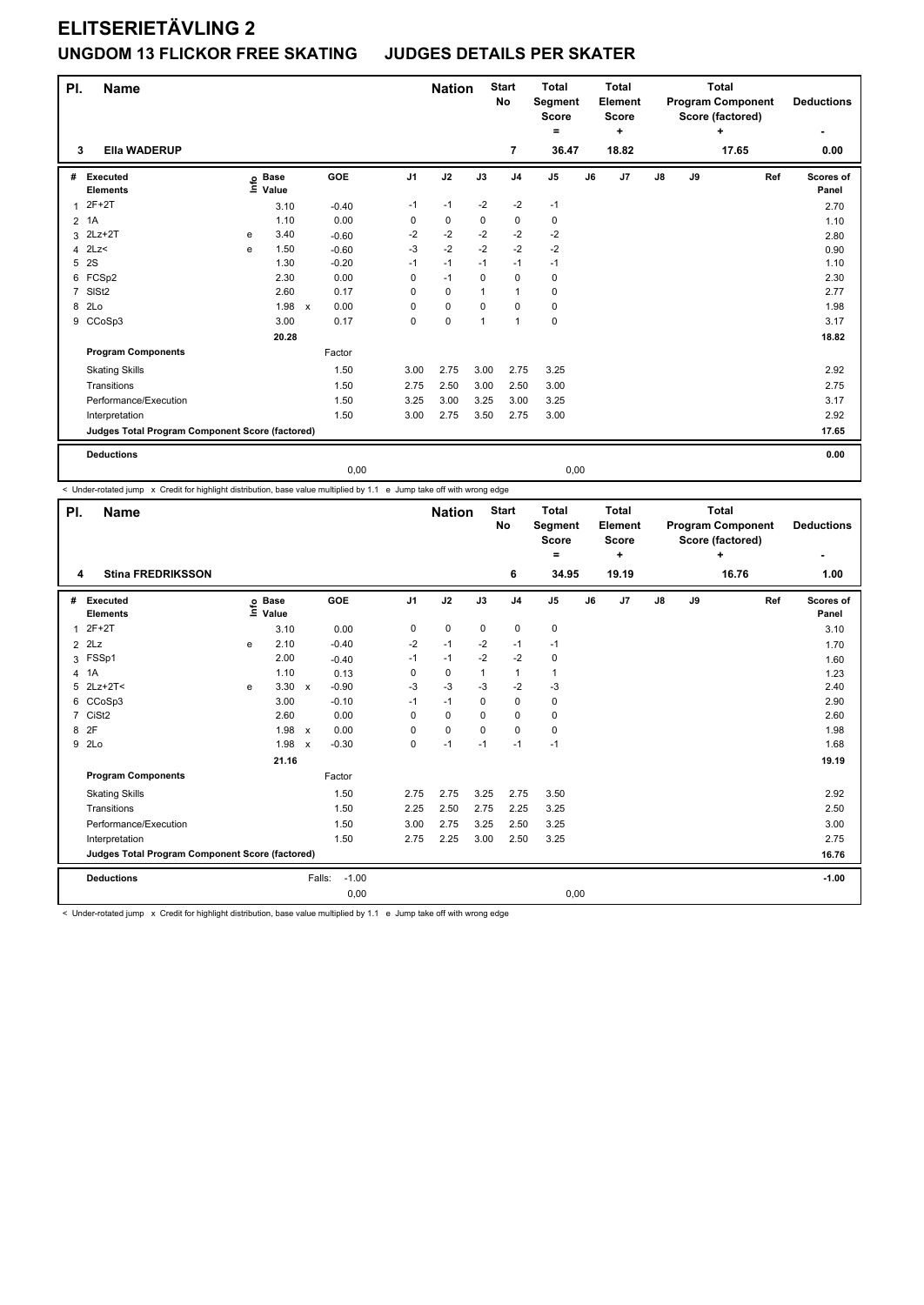| PI.            | <b>Name</b>                                     |    |             |              |         |                | <b>Nation</b> |          | <b>Start</b><br><b>No</b> | <b>Total</b><br>Segment<br><b>Score</b> |    | <b>Total</b><br><b>Element</b><br><b>Score</b> |    | <b>Program Component</b><br>Score (factored) |       | <b>Deductions</b> |           |
|----------------|-------------------------------------------------|----|-------------|--------------|---------|----------------|---------------|----------|---------------------------|-----------------------------------------|----|------------------------------------------------|----|----------------------------------------------|-------|-------------------|-----------|
|                |                                                 |    |             |              |         |                |               |          | 5                         | =                                       |    | ÷                                              |    |                                              | ÷     |                   | ٠         |
| 5              | <b>Molly BENGTSSON</b>                          |    |             |              |         |                |               |          |                           | 33.59                                   |    | 16.59                                          |    |                                              | 17.00 |                   | 0.00      |
| #              | Executed                                        | e  | <b>Base</b> |              | GOE     | J <sub>1</sub> | J2            | J3       | J <sub>4</sub>            | J <sub>5</sub>                          | J6 | J7                                             | J8 | J9                                           |       | Ref               | Scores of |
|                | <b>Elements</b>                                 |    | Value       |              |         |                |               |          |                           |                                         |    |                                                |    |                                              |       |                   | Panel     |
| 1              | 2S                                              |    | 1.30        |              | 0.00    | 0              | $\pmb{0}$     | 0        | 0                         | $\pmb{0}$                               |    |                                                |    |                                              |       |                   | 1.30      |
|                | 2 2Lz+2T                                        | e  | 3.40        |              | $-0.60$ | $-2$           | $-2$          | $-2$     | $-2$                      | $-1$                                    |    |                                                |    |                                              |       |                   | 2.80      |
| 3              | FSSp1                                           |    | 2.00        |              | $-0.60$ | $-2$           | $-2$          | $-2$     | $-2$                      | $-1$                                    |    |                                                |    |                                              |       |                   | 1.40      |
| 4              | 2F<<                                            | << | 0.50        |              | $-0.30$ | $-3$           | $-3$          | $-3$     | $-3$                      | $-3$                                    |    |                                                |    |                                              |       |                   | 0.20      |
| 5              | 1A                                              |    | 1.10        |              | 0.00    | 0              | $\mathbf 0$   | 0        | 0                         | 0                                       |    |                                                |    |                                              |       |                   | 1.10      |
| 6              | 2Lo                                             |    | 1.98        | $\mathsf{x}$ | $-0.20$ | $-1$           | $\mathbf 0$   | $-1$     | $-1$                      | 0                                       |    |                                                |    |                                              |       |                   | 1.78      |
| $\overline{7}$ | SISt1                                           |    | 1.80        |              | $-0.10$ | 0              | $\mathbf 0$   | $\Omega$ | $-1$                      | $-1$                                    |    |                                                |    |                                              |       |                   | 1.70      |
| 8              | $2F+2T$                                         |    | 3.41        | $\mathsf{x}$ | $-0.10$ | 0              | $\mathbf 0$   | $-2$     | $-1$                      | $\mathbf 0$                             |    |                                                |    |                                              |       |                   | 3.31      |
|                | 9 CCoSp3                                        |    | 3.00        |              | 0.00    | 0              | $\pmb{0}$     | 0        | $\pmb{0}$                 | $\pmb{0}$                               |    |                                                |    |                                              |       |                   | 3.00      |
|                |                                                 |    | 18.49       |              |         |                |               |          |                           |                                         |    |                                                |    |                                              |       |                   | 16.59     |
|                | <b>Program Components</b>                       |    |             |              | Factor  |                |               |          |                           |                                         |    |                                                |    |                                              |       |                   |           |
|                | <b>Skating Skills</b>                           |    |             |              | 1.50    | 2.75           | 3.25          | 3.00     | 2.50                      | 3.25                                    |    |                                                |    |                                              |       |                   | 3.00      |
|                | Transitions                                     |    |             |              | 1.50    | 2.50           | 3.00          | 2.50     | 2.25                      | 2.75                                    |    |                                                |    |                                              |       |                   | 2.58      |
|                | Performance/Execution                           |    |             |              | 1.50    | 3.00           | 3.25          | 2.75     | 2.50                      | 3.25                                    |    |                                                |    |                                              |       |                   | 3.00      |
|                | Interpretation                                  |    |             |              | 1.50    | 2.75           | 3.25          | 2.75     | 2.50                      | 2.75                                    |    |                                                |    |                                              |       |                   | 2.75      |
|                | Judges Total Program Component Score (factored) |    |             |              |         |                |               |          |                           |                                         |    |                                                |    |                                              |       |                   | 17.00     |
|                | <b>Deductions</b>                               |    |             |              |         |                |               |          |                           |                                         |    |                                                |    |                                              |       |                   | 0.00      |
|                |                                                 |    |             |              | 0,00    |                |               |          |                           | 0,00                                    |    |                                                |    |                                              |       |                   |           |

<< Downgraded jump x Credit for highlight distribution, base value multiplied by 1.1 e Jump take off with wrong edge

| PI.            | <b>Name</b>                                                                                                                                                                                                                    |   |                            |                           |         |                | <b>Nation</b> |      | <b>Start</b><br>No | <b>Total</b><br>Segment<br><b>Score</b><br>$\equiv$ |    | <b>Total</b><br>Element<br><b>Score</b><br>٠ |               | <b>Total</b><br><b>Program Component</b><br>Score (factored) |            | <b>Deductions</b><br>٠ |                    |
|----------------|--------------------------------------------------------------------------------------------------------------------------------------------------------------------------------------------------------------------------------|---|----------------------------|---------------------------|---------|----------------|---------------|------|--------------------|-----------------------------------------------------|----|----------------------------------------------|---------------|--------------------------------------------------------------|------------|------------------------|--------------------|
| 6              | <b>Danielle KRISTENSSON</b>                                                                                                                                                                                                    |   |                            |                           |         |                |               |      | 4                  | 31.94                                               |    | 17.42                                        |               |                                                              | ÷<br>14.52 |                        | 0.00               |
| #              | <b>Executed</b><br><b>Elements</b>                                                                                                                                                                                             |   | e Base<br>⊆ Value<br>Value |                           | GOE     | J <sub>1</sub> | J2            | J3   | J <sub>4</sub>     | J <sub>5</sub>                                      | J6 | J7                                           | $\mathsf{J}8$ | J9                                                           |            | Ref                    | Scores of<br>Panel |
| 1              | 2Lo                                                                                                                                                                                                                            |   | 1.80                       |                           | 0.00    | 0              | $\pmb{0}$     | 0    | $\pmb{0}$          | 0                                                   |    |                                              |               |                                                              |            |                        | 1.80               |
|                | 2 2Lz+2T                                                                                                                                                                                                                       |   | 3.40                       |                           | 0.00    | 0              | $\pmb{0}$     | $-1$ | $\pmb{0}$          | 0                                                   |    |                                              |               |                                                              |            |                        | 3.40               |
|                | 3 FCSp1                                                                                                                                                                                                                        |   | 1.90                       |                           | 0.00    | 0              | $\mathbf 0$   | $-1$ | $\mathbf 0$        | 0                                                   |    |                                              |               |                                                              |            |                        | 1.90               |
| $\overline{4}$ | 1A                                                                                                                                                                                                                             |   | 1.10                       |                           | 0.00    | 0              | $\mathbf 0$   | 0    | 0                  | 0                                                   |    |                                              |               |                                                              |            |                        | 1.10               |
| 5              | SISt1                                                                                                                                                                                                                          |   | 1.80                       |                           | $-0.40$ | $-1$           | $-1$          | $-2$ | $-1$               | $-2$                                                |    |                                              |               |                                                              |            |                        | 1.40               |
| 6              | $2F+2T$                                                                                                                                                                                                                        | e | 3.41                       | $\mathsf{x}$              | $-0.50$ | $-2$           | $-2$          | $-2$ | $-1$               | $-1$                                                |    |                                              |               |                                                              |            |                        | 2.91               |
| $\overline{7}$ | <b>2S</b>                                                                                                                                                                                                                      |   | 1.43                       | $\mathsf{x}$              | 0.00    | 0              | $\mathbf 0$   | $-1$ | $\mathbf 0$        | 0                                                   |    |                                              |               |                                                              |            |                        | 1.43               |
| 8              | CCoSp1                                                                                                                                                                                                                         |   | 2.00                       |                           | 0.00    | 0              | $\pmb{0}$     | $-1$ | $\mathbf 0$        | $\pmb{0}$                                           |    |                                              |               |                                                              |            |                        | 2.00               |
|                | 9 2F                                                                                                                                                                                                                           | e | 1.98                       | $\boldsymbol{\mathsf{x}}$ | $-0.50$ | $-2$           | $-2$          | $-2$ | $-1$               | $-1$                                                |    |                                              |               |                                                              |            |                        | 1.48               |
|                |                                                                                                                                                                                                                                |   | 18.82                      |                           |         |                |               |      |                    |                                                     |    |                                              |               |                                                              |            |                        | 17.42              |
|                | <b>Program Components</b>                                                                                                                                                                                                      |   |                            |                           | Factor  |                |               |      |                    |                                                     |    |                                              |               |                                                              |            |                        |                    |
|                | <b>Skating Skills</b>                                                                                                                                                                                                          |   |                            |                           | 1.50    | 2.50           | 2.75          | 3.00 | 2.75               | 2.75                                                |    |                                              |               |                                                              |            |                        | 2.75               |
|                | Transitions                                                                                                                                                                                                                    |   |                            |                           | 1.50    | 2.25           | 2.25          | 2.50 | 2.25               | 2.25                                                |    |                                              |               |                                                              |            |                        | 2.25               |
|                | Performance/Execution                                                                                                                                                                                                          |   |                            |                           | 1.50    | 2.25           | 2.50          | 2.50 | 2.75               | 2.25                                                |    |                                              |               |                                                              |            |                        | 2.42               |
|                | Interpretation                                                                                                                                                                                                                 |   |                            |                           | 1.50    | 2.00           | 2.25          | 2.50 | 2.25               | 2.25                                                |    |                                              |               |                                                              |            |                        | 2.25               |
|                | Judges Total Program Component Score (factored)                                                                                                                                                                                |   |                            |                           |         |                |               |      |                    |                                                     |    |                                              |               |                                                              |            |                        | 14.52              |
|                | <b>Deductions</b>                                                                                                                                                                                                              |   |                            |                           |         |                |               |      |                    |                                                     |    |                                              |               |                                                              |            |                        | 0.00               |
|                |                                                                                                                                                                                                                                |   |                            |                           | 0,00    |                |               |      |                    | 0,00                                                |    |                                              |               |                                                              |            |                        |                    |
|                | A determination of the contract of the contract of the contract of the contract of the contract of the contract of the contract of the contract of the contract of the contract of the contract of the contract of the contrac |   |                            |                           |         | $\sim$         |               |      |                    |                                                     |    |                                              |               |                                                              |            |                        |                    |

x Credit for highlight distribution, base value multiplied by 1.1 e Jump take off with wrong edge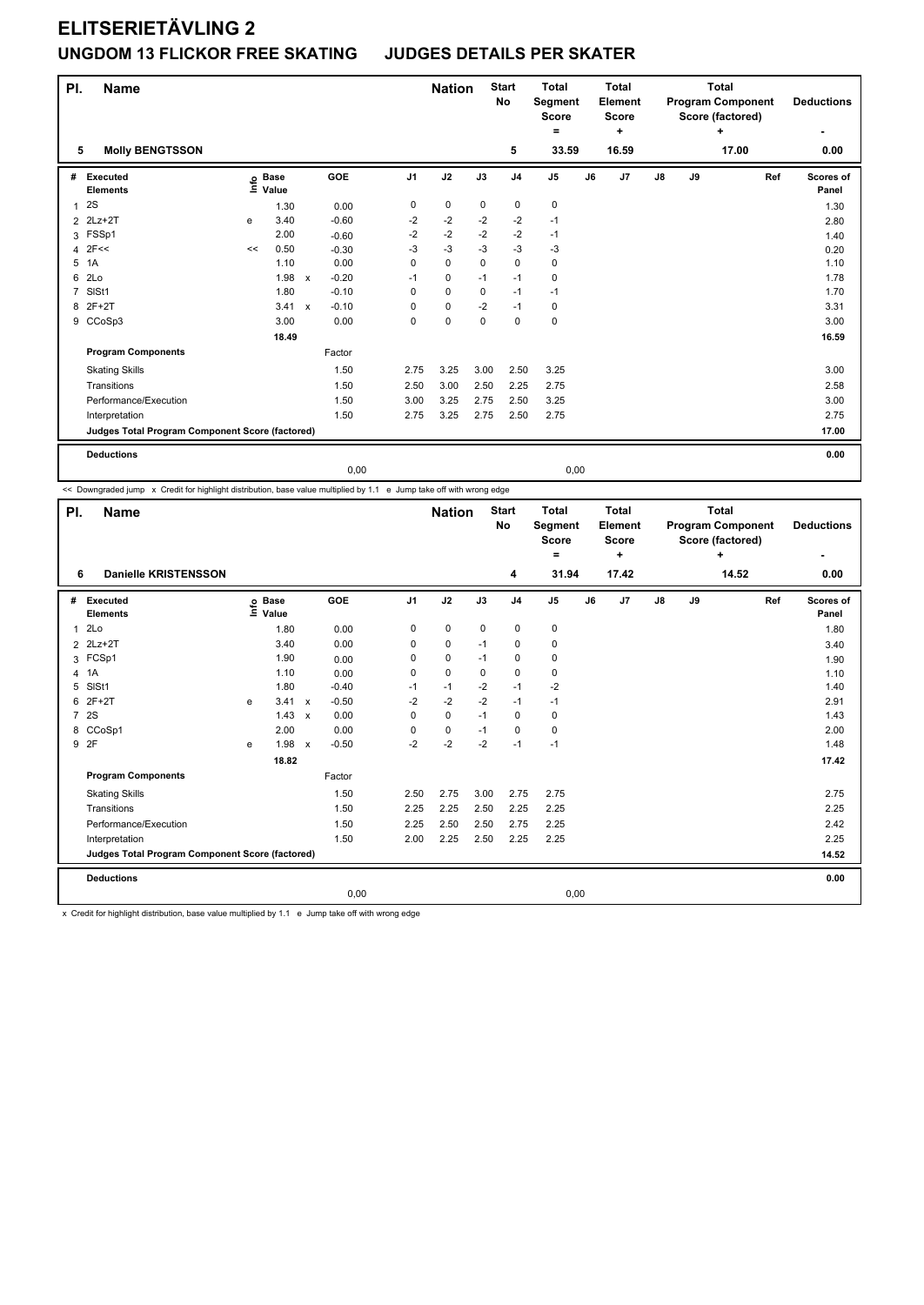| PI.            | <b>Name</b>                                     |   |                                  |                           |                   |                | <b>Nation</b> |              | <b>Start</b><br><b>No</b> | <b>Total</b><br>Segment<br><b>Score</b><br>Ξ. |    | <b>Total</b><br><b>Element</b><br>Score<br>÷ | <b>Total</b><br><b>Program Component</b><br>Score (factored)<br>÷<br>14.76 |    |  |     | <b>Deductions</b>  |
|----------------|-------------------------------------------------|---|----------------------------------|---------------------------|-------------------|----------------|---------------|--------------|---------------------------|-----------------------------------------------|----|----------------------------------------------|----------------------------------------------------------------------------|----|--|-----|--------------------|
| 7              | <b>Tilde FREIHOLTZ</b>                          |   |                                  |                           |                   |                |               |              | 3                         | 31.02                                         |    | 17.26                                        |                                                                            |    |  |     | 1.00               |
| #              | Executed<br><b>Elements</b>                     |   | <b>Base</b><br>e Base<br>⊑ Value |                           | GOE               | J <sub>1</sub> | J2            | J3           | J <sub>4</sub>            | J <sub>5</sub>                                | J6 | J7                                           | $\mathsf{J}8$                                                              | J9 |  | Ref | Scores of<br>Panel |
|                | $2T+1A+SEQ$                                     |   | 1.92                             |                           | 0.07              | 0              | $\pmb{0}$     | $\mathbf{1}$ | 1                         | 0                                             |    |                                              |                                                                            |    |  |     | 1.99               |
| $\overline{2}$ | $2Lz+2T$                                        |   | 3.40                             |                           | 0.10              | 0              | $\pmb{0}$     | $\mathbf{1}$ | $\mathbf{1}$              | 0                                             |    |                                              |                                                                            |    |  |     | 3.50               |
| 3              | 2S                                              |   | 1.30                             |                           | 0.00              | 0              | $\mathbf 0$   | $\Omega$     | $\mathbf 0$               | $\mathbf 0$                                   |    |                                              |                                                                            |    |  |     | 1.30               |
| 4              | CCoSp1                                          |   | 2.00                             |                           | $-0.60$           | $-2$           | $-1$          | $-3$         | $-2$                      | $-2$                                          |    |                                              |                                                                            |    |  |     | 1.40               |
| 5              | SISt1                                           |   | 1.80                             |                           | 0.00              | 0              | 0             | 0            | $-1$                      | 0                                             |    |                                              |                                                                            |    |  |     | 1.80               |
| 6              | 2Lo                                             |   | 1.98                             | $\mathsf{x}$              | 0.00              | 0              | $\mathbf 0$   | $\Omega$     | $\pmb{0}$                 | 0                                             |    |                                              |                                                                            |    |  |     | 1.98               |
| $\overline{7}$ | 2F                                              | e | 1.98                             | $\boldsymbol{\mathsf{x}}$ | $-0.90$           | -3             | $-3$          | $-3$         | $-3$                      | $-3$                                          |    |                                              |                                                                            |    |  |     | 1.08               |
| 8              | 2Lz                                             |   | 2.31                             | $\mathsf{x}$              | 0.00              | 0              | $\pmb{0}$     | $-1$         | 0                         | 0                                             |    |                                              |                                                                            |    |  |     | 2.31               |
|                | 9 FCSp1                                         |   | 1.90                             |                           | 0.00              | 0              | $\pmb{0}$     | $-1$         | 0                         | $\pmb{0}$                                     |    |                                              |                                                                            |    |  |     | 1.90               |
|                |                                                 |   | 18.59                            |                           |                   |                |               |              |                           |                                               |    |                                              |                                                                            |    |  |     | 17.26              |
|                | <b>Program Components</b>                       |   |                                  |                           | Factor            |                |               |              |                           |                                               |    |                                              |                                                                            |    |  |     |                    |
|                | <b>Skating Skills</b>                           |   |                                  |                           | 1.50              | 2.75           | 3.00          | 2.75         | 2.75                      | 2.75                                          |    |                                              |                                                                            |    |  |     | 2.75               |
|                | Transitions                                     |   |                                  |                           | 1.50              | 2.00           | 2.25          | 2.25         | 2.25                      | 2.50                                          |    |                                              |                                                                            |    |  |     | 2.25               |
|                | Performance/Execution                           |   |                                  |                           | 1.50              | 2.50           | 2.50          | 2.75         | 2.50                      | 2.25                                          |    |                                              |                                                                            |    |  |     | 2.50               |
|                | Interpretation                                  |   |                                  |                           | 1.50              | 2.25           | 2.25          | 2.50         | 2.50                      | 2.00                                          |    |                                              |                                                                            |    |  |     | 2.33               |
|                | Judges Total Program Component Score (factored) |   |                                  |                           |                   |                |               |              |                           |                                               |    |                                              |                                                                            |    |  |     | 14.76              |
|                | <b>Deductions</b>                               |   |                                  |                           | $-1.00$<br>Falls: |                |               |              |                           |                                               |    |                                              |                                                                            |    |  |     | $-1.00$            |
|                |                                                 |   |                                  |                           | 0,00              |                |               |              |                           | 0,00                                          |    |                                              |                                                                            |    |  |     |                    |

x Credit for highlight distribution, base value multiplied by 1.1 e Jump take off with wrong edge

| PI. | <b>Name</b>                                     |    |                            |                           |            |                | <b>Nation</b> |             | <b>Start</b><br>No | <b>Total</b><br>Segment<br><b>Score</b><br>۰ |    | <b>Total</b><br>Element<br><b>Score</b><br>٠ |               |    | <b>Total</b><br><b>Program Component</b><br>Score (factored)<br>÷ | <b>Deductions</b> |                           |
|-----|-------------------------------------------------|----|----------------------------|---------------------------|------------|----------------|---------------|-------------|--------------------|----------------------------------------------|----|----------------------------------------------|---------------|----|-------------------------------------------------------------------|-------------------|---------------------------|
| 8   | Kajsa KOSKINEN                                  |    |                            |                           |            |                |               |             | 2                  | 30.06                                        |    | 14.68                                        |               |    | 15.38                                                             |                   | 0.00                      |
| #   | Executed<br><b>Elements</b>                     |    | e Base<br>E Value<br>Value |                           | <b>GOE</b> | J <sub>1</sub> | J2            | J3          | J <sub>4</sub>     | J <sub>5</sub>                               | J6 | J7                                           | $\mathsf{J}8$ | J9 |                                                                   | Ref               | <b>Scores of</b><br>Panel |
| 1   | FCSp1                                           |    | 1.90                       |                           | $-0.30$    | 0              | $-1$          | $-2$        | $-1$               | $-1$                                         |    |                                              |               |    |                                                                   |                   | 1.60                      |
|     | 2 2F                                            |    | 1.80                       |                           | $-0.10$    | $-1$           | 0             | $-2$        | 0                  | 0                                            |    |                                              |               |    |                                                                   |                   | 1.70                      |
|     | $3$ 2Lo $<<$                                    | << | 0.50                       |                           | $-0.30$    | $-3$           | $-3$          | $-3$        | -3                 | $-3$                                         |    |                                              |               |    |                                                                   |                   | 0.20                      |
| 4   | CCoSp3                                          |    | 3.00                       |                           | 0.00       | 0              | $\mathbf 0$   | $-1$        | $\mathbf 0$        | 0                                            |    |                                              |               |    |                                                                   |                   | 3.00                      |
| 5   | SISt1                                           |    | 1.80                       |                           | $-0.20$    | 0              | $\pmb{0}$     | $-1$        | $-1$               | $-1$                                         |    |                                              |               |    |                                                                   |                   | 1.60                      |
| 6   | $1Lz + 2T$                                      |    | 2.09                       | $\boldsymbol{\mathsf{x}}$ | $-0.13$    | 0              | $\mathbf 0$   | $-1$        | $-1$               | $-1$                                         |    |                                              |               |    |                                                                   |                   | 1.96                      |
| 7   | $2T+1A+SEQ$                                     |    | 2.11                       | $\boldsymbol{\mathsf{x}}$ | $-0.13$    | 0              | $\mathbf 0$   | $-2$        | $-1$               | $-1$                                         |    |                                              |               |    |                                                                   |                   | 1.98                      |
| 8   | <b>2S</b>                                       |    | 1.43                       | $\boldsymbol{\mathsf{x}}$ | 0.00       | 0              | $\mathbf 0$   | $-1$        | 0                  | 0                                            |    |                                              |               |    |                                                                   |                   | 1.43                      |
|     | 9 1A                                            |    | $1.21 \times$              |                           | 0.00       | 0              | $\mathbf 0$   | $\mathbf 0$ | $\mathbf 0$        | $\pmb{0}$                                    |    |                                              |               |    |                                                                   |                   | 1.21                      |
|     |                                                 |    | 15.84                      |                           |            |                |               |             |                    |                                              |    |                                              |               |    |                                                                   |                   | 14.68                     |
|     | <b>Program Components</b>                       |    |                            |                           | Factor     |                |               |             |                    |                                              |    |                                              |               |    |                                                                   |                   |                           |
|     | <b>Skating Skills</b>                           |    |                            |                           | 1.50       | 2.50           | 2.75          | 2.50        | 2.75               | 2.50                                         |    |                                              |               |    |                                                                   |                   | 2.58                      |
|     | Transitions                                     |    |                            |                           | 1.50       | 2.50           | 2.50          | 2.75        | 2.50               | 2.50                                         |    |                                              |               |    |                                                                   |                   | 2.50                      |
|     | Performance/Execution                           |    |                            |                           | 1.50       | 2.75           | 3.00          | 2.50        | 2.75               | 2.75                                         |    |                                              |               |    |                                                                   |                   | 2.75                      |
|     | Interpretation                                  |    |                            |                           | 1.50       | 2.25           | 2.75          | 2.50        | 2.50               | 2.00                                         |    |                                              |               |    |                                                                   |                   | 2.42                      |
|     | Judges Total Program Component Score (factored) |    |                            |                           |            |                |               |             |                    |                                              |    |                                              |               |    |                                                                   |                   | 15.38                     |
|     | <b>Deductions</b>                               |    |                            |                           |            |                |               |             |                    |                                              |    |                                              |               |    |                                                                   |                   | 0.00                      |
|     |                                                 |    |                            |                           | 0,00       |                |               |             |                    | 0,00                                         |    |                                              |               |    |                                                                   |                   |                           |
|     |                                                 |    |                            |                           |            |                |               |             |                    |                                              |    |                                              |               |    |                                                                   |                   |                           |

<< Downgraded jump x Credit for highlight distribution, base value multiplied by 1.1